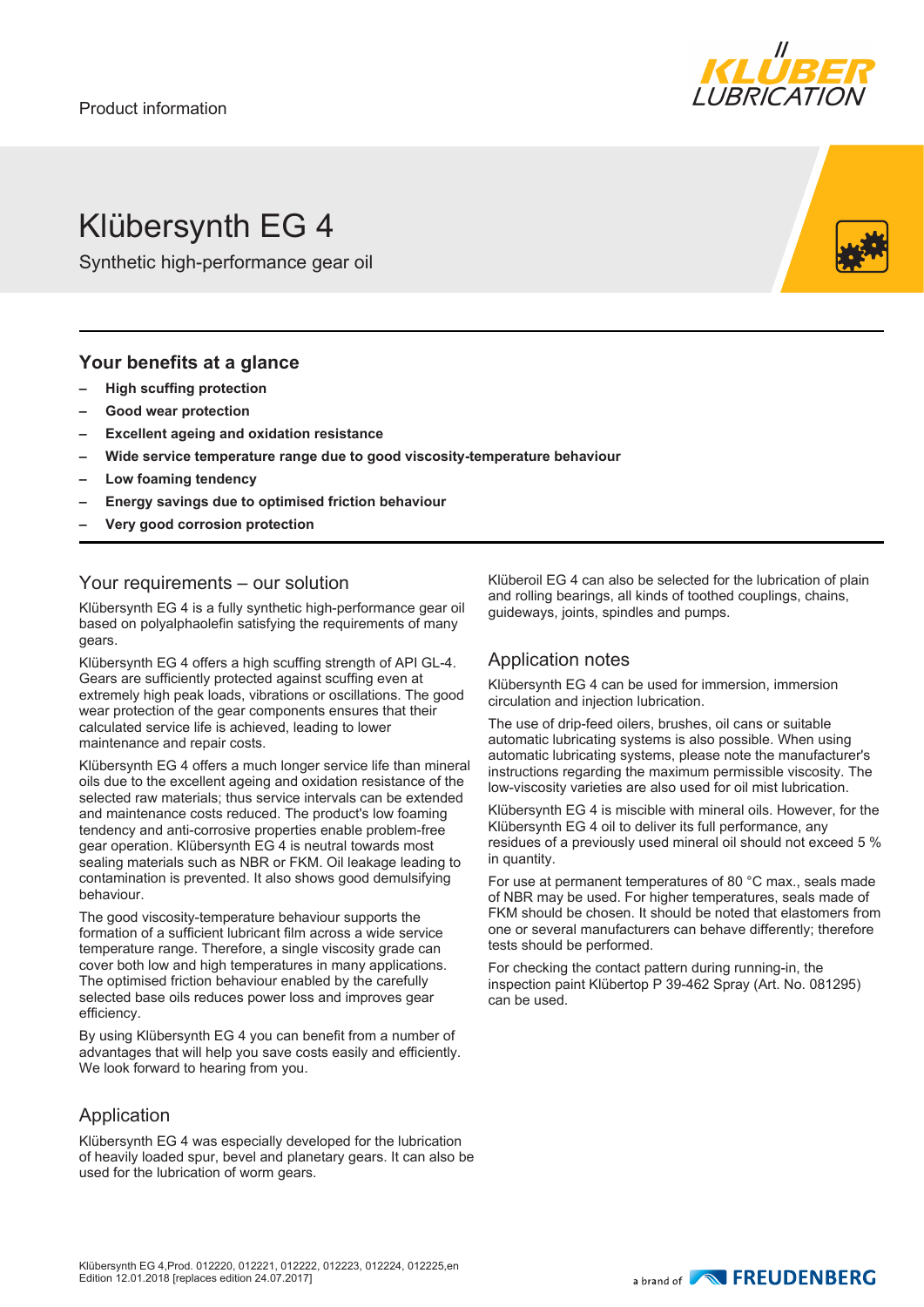### Klübersynth EG 4

Synthetic high-performance gear oil

#### Material safety data sheets

Material safety data sheets can be requested via our website www.klueber.com. You may also obtain them through your contact person at Klüber Lubrication.

#### Viscosity selection

When determining the oil viscosity for gear lubrication, the gear manufacturer's instructions take priority. To determine the correct oil viscosity for bearings, please observe the bearing manufacturer's instructions. Due to the better viscositytemperature behaviour of Klübersynth EG 4, its actual viscosity during operation differs from that of mineral oils and can be determined by means of the enclosed diagram.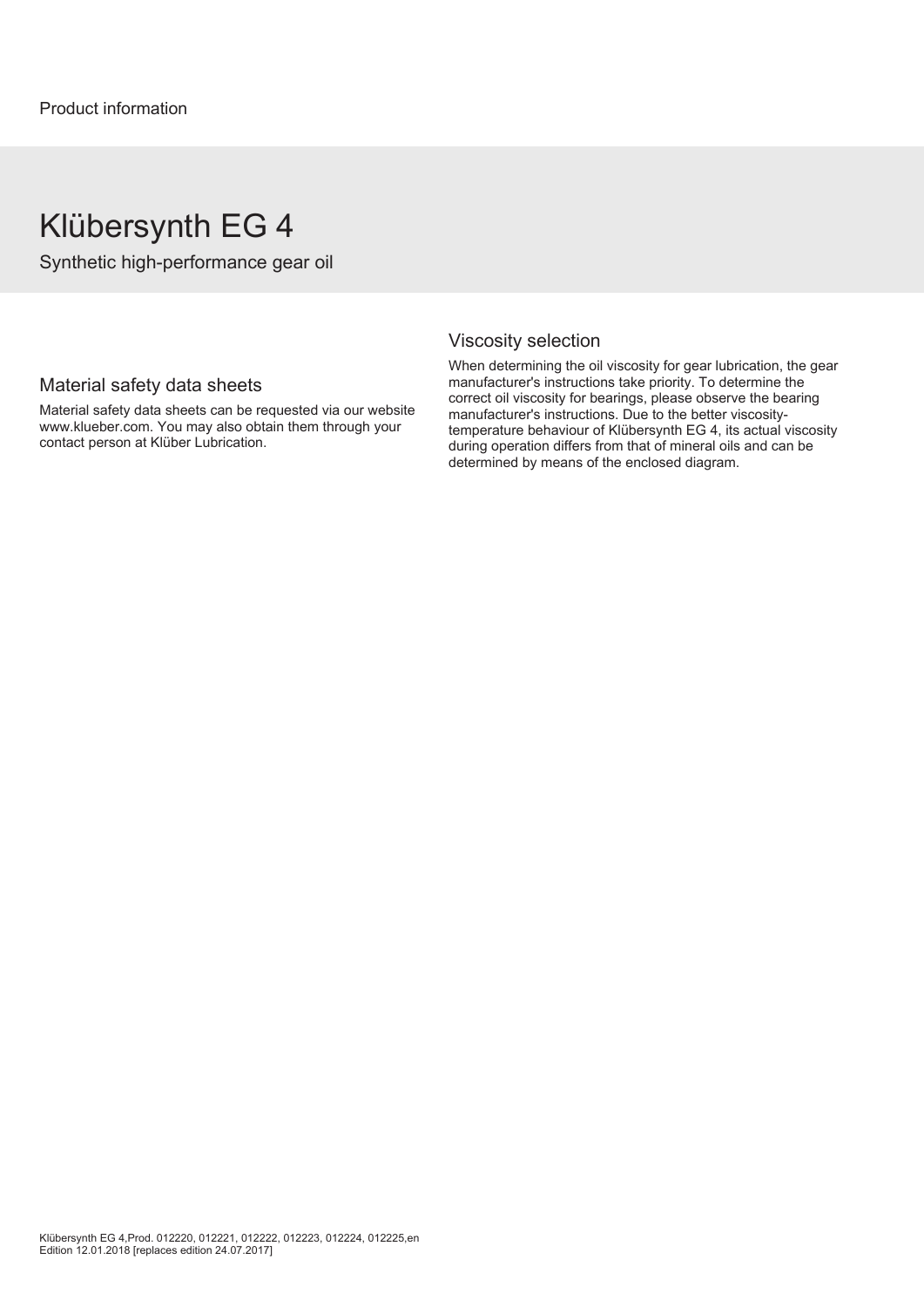

### Viscosity Temperature Diagram

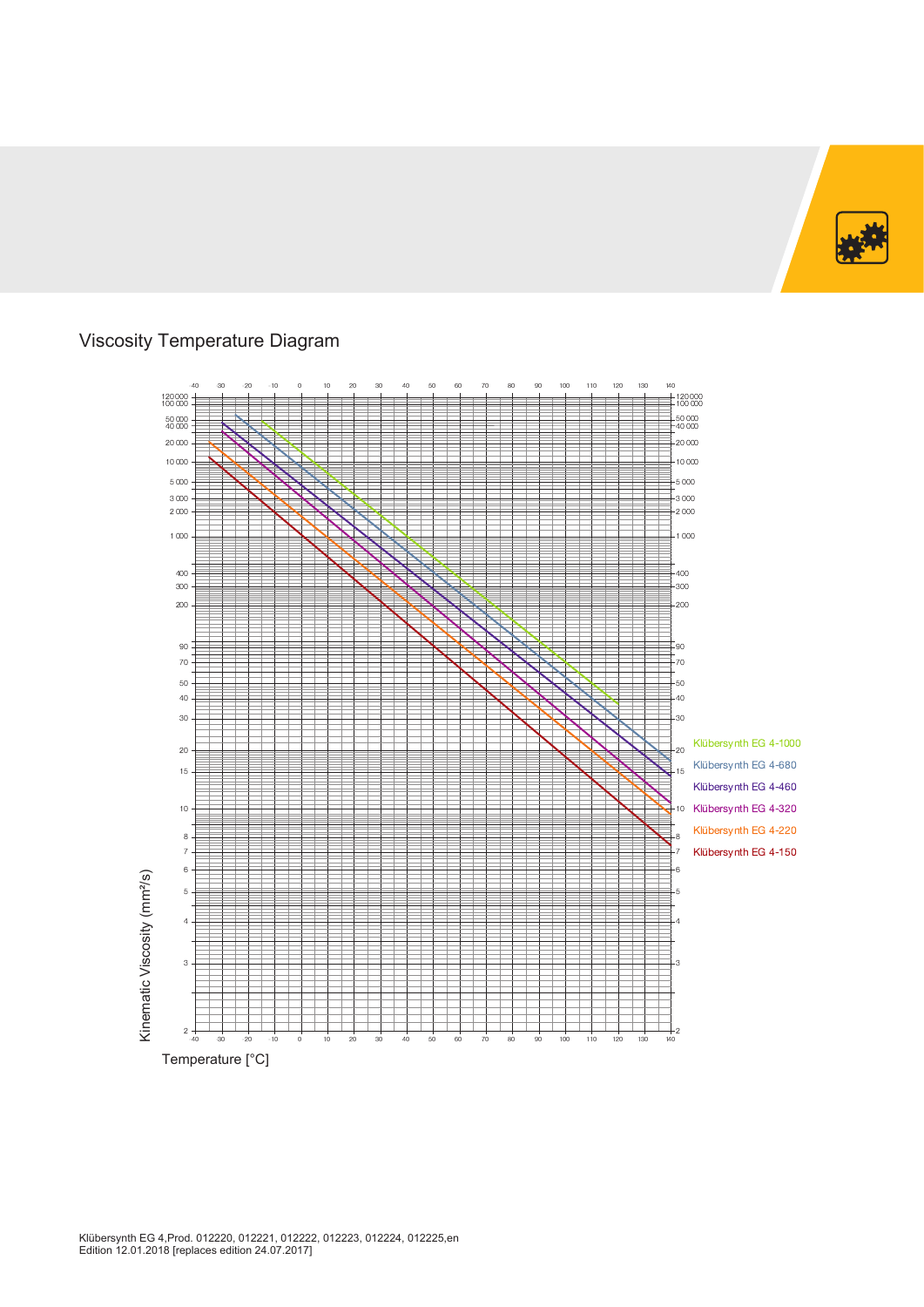# Klübersynth EG 4

Synthetic high-performance gear oil

| <b>Pack sizes</b> | Klübersynth EG 4-150 |
|-------------------|----------------------|
| Canister 19 I     |                      |
| Drum 208 I        |                      |

| <b>Product data</b>                                                                                                             | Klübersynth EG 4-150             |
|---------------------------------------------------------------------------------------------------------------------------------|----------------------------------|
| Article number                                                                                                                  | 012220                           |
| AGMA number                                                                                                                     | 4 EP                             |
| Density, DIN 51757, 20 °C                                                                                                       | approx. $0.87$ g/cm <sup>3</sup> |
| Kinematic viscosity, DIN 51562 pt. 01/ASTM D-445/ASTM D 7042, 40 °C                                                             | approx. 150 mm <sup>2</sup> /s   |
| Kinematic viscosity, DIN 51562 pt. 01/ASTM D-445/ASTM D 7042, 100 °C                                                            | approx. 18 mm <sup>2</sup> /s    |
| Viscosity index, DIN ISO 2909                                                                                                   | $>= 130$                         |
| ISO viscosity grade, DIN ISO 3448                                                                                               | 150                              |
| Pour point, DIN ISO 3016                                                                                                        | $\le$ = -39 °C                   |
| Flash point, DIN EN ISO 2592, Cleveland, open-cup apparatus                                                                     | $>= 200 °C$                      |
| Minimum shelf life from the date of manufacture - in a dry, frost-free place and in the unopened original<br>container, approx. | 60 months                        |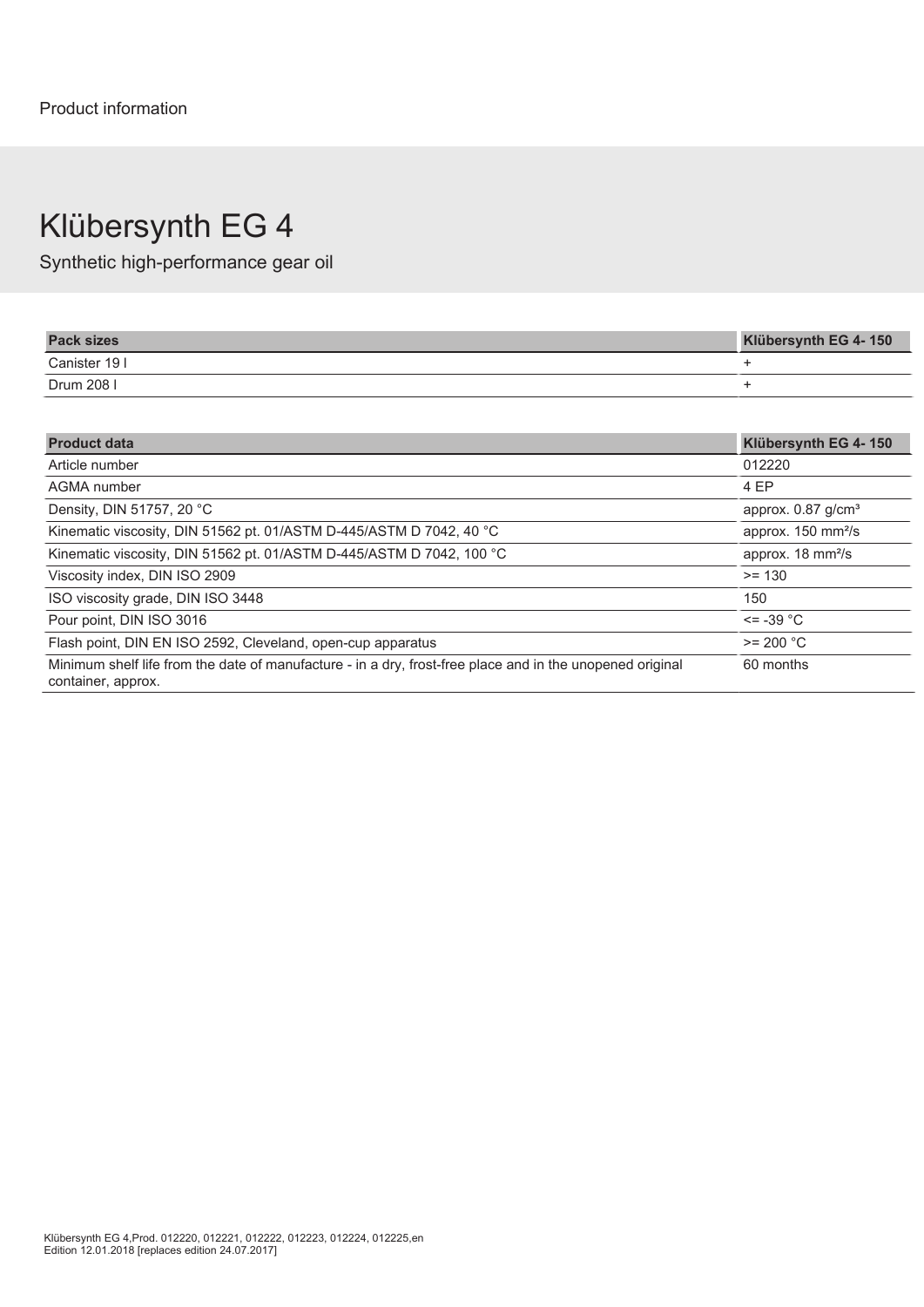

| Klübersynth EG 4- 220 |  | Klübersynth EG 4-320 Klübersynth EG 4-460 Klübersynth EG 4-680 Klübersynth EG 4-1000 |
|-----------------------|--|--------------------------------------------------------------------------------------|
|                       |  |                                                                                      |
|                       |  |                                                                                      |

| 012222<br>012223<br>6 EP<br>approx. 0.87 g/cm <sup>3</sup> | 012221<br>5 EP                  | 012224                                                                  | 012225                           |
|------------------------------------------------------------|---------------------------------|-------------------------------------------------------------------------|----------------------------------|
|                                                            |                                 |                                                                         |                                  |
|                                                            |                                 | 8 EP                                                                    | 8 A EP                           |
|                                                            | approx. 0.87 g/cm <sup>3</sup>  | approx. 0.89 g/cm <sup>3</sup><br>approx. 0.88 g/cm <sup>3</sup>        | approx. 0.89 g/cm <sup>3</sup>   |
| approx. 320 mm <sup>2</sup> /s                             | approx. 220 mm <sup>2</sup> /s  | approx. 680 mm <sup>2</sup> /s<br>approx. 460 mm <sup>2</sup> /s        | approx. 1 000 mm <sup>2</sup> /s |
| approx. 33.9 mm <sup>2</sup> /s                            | approx. 25.8 mm <sup>2</sup> /s | approx. $53.4 \text{ mm}^2\text{/s}$<br>approx. 43.3 mm <sup>2</sup> /s | approx. 71.3 mm <sup>2</sup> /s  |
| $>= 130$<br>$>= 130$                                       | $>= 130$                        | $>= 130$                                                                | $>= 130$                         |
| 320<br>460                                                 | 220                             | 680                                                                     | 1 0 0 0                          |
| $\le$ = -36 °C                                             | $\epsilon$ = -36 °C             | $\le$ = -30 $^{\circ}$ C<br>$\le$ = -36 $^{\circ}$ C                    | <= -24 °C                        |
| $>= 200 °C$                                                | $>= 200 °C$                     | $>= 200 °C$<br>$>= 200 °C$                                              | $>= 200 °C$                      |
| 60 months                                                  | 60 months                       | 60 months<br>60 months                                                  | 60 months                        |
|                                                            |                                 |                                                                         |                                  |